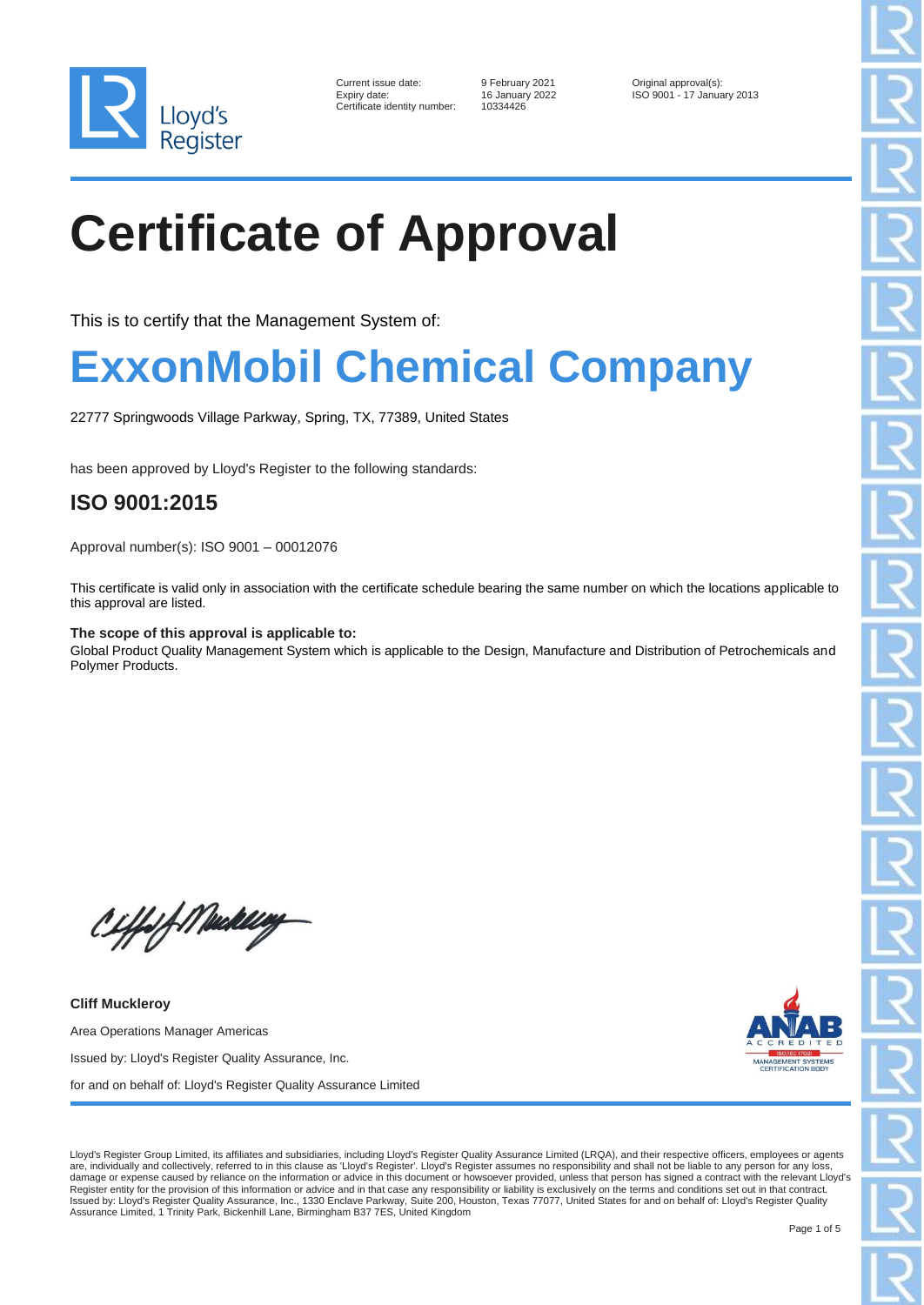

| Location                                                                                                                                                 | <b>Activities</b>                                                                                                                                                                                                                                                                                                                                         |
|----------------------------------------------------------------------------------------------------------------------------------------------------------|-----------------------------------------------------------------------------------------------------------------------------------------------------------------------------------------------------------------------------------------------------------------------------------------------------------------------------------------------------------|
| 22777 Springwoods Village Parkway, Spring, TX,<br>77389, United States                                                                                   | ISO 9001:2015<br>Global Product Quality Management System (GPQMS)<br>which is applicable to the Design, Manufacture and<br>Distribution of Petrochemicals and Polymer Products.                                                                                                                                                                           |
| <b>Baton Rouge Chemical Plant (BRCP)</b><br><b>ExxonMobil Chemical Plant</b><br>4999 Scenic Highway, Baton Rouge, LA, 70805,<br><b>United States</b>     | ISO 9001:2015<br>The Manufacture of Isopropyl Alcohol and Ether, Synthetic<br>Base Stocks, Neo Acids, Higher Olefins, Exxal Alcohols;<br>Jayflex Phthalate Plasticizers, Halobutyl Rubber, Vistalon<br>Rubber, Aromatics, Basic Chemicals and Intermediates,<br>Light Olefins, Aromatic Resin Feedstock, and<br>Hydrocarbon Based Crude Polymeric Resins. |
| <b>Baton Rouge Polyolefins (BRPO)</b><br>12875 Scenic Highway, Baton Rouge, LA, 70807,<br><b>United States</b>                                           | ISO 9001:2015<br>Manufacture of High Density Polyethylene and<br>Polypropylene.                                                                                                                                                                                                                                                                           |
| <b>Baton Rouge Plastics Plant and Finishing Plant (BRPP)</b><br>BRFP)<br>11675 Scotland-Zachary Highway, Baton Rouge, LA, 70807,<br><b>United States</b> | ISO 9001:2015<br>Manufacture of Low-Density Polyethylene (LDPE),<br>Ethylene Elastomer (EE) Polymers, and Hydrocarbon<br>Based Finished Polymeric Resins.                                                                                                                                                                                                 |
| <b>Baytown Chemical Plant (BTCP)</b>                                                                                                                     | ISO 9001:2015                                                                                                                                                                                                                                                                                                                                             |

5000 Bayway Drive, Baytown, TX, 77520, United States

Manufacturing, Storage and Shipping of Exxon Butyl, Exxon Bromobutyl, Exxpro, Polypropylene Resin and Polyalphaolefin (PAO) Synthetic Fluids from Baytown Chemical Plant Site.



Lloyd's Register Group Limited, its affiliates and subsidiaries, including Lloyd's Register Quality Assurance Limited (LRQA), and their respective officers, employees or agents are,<br>individually and collectively, referred expense caused by reliance on the information or advice in this document or howsoever provided, unless that person has signed a contract with the relevant Lloyd's Register entity<br>for the provision of this information or ad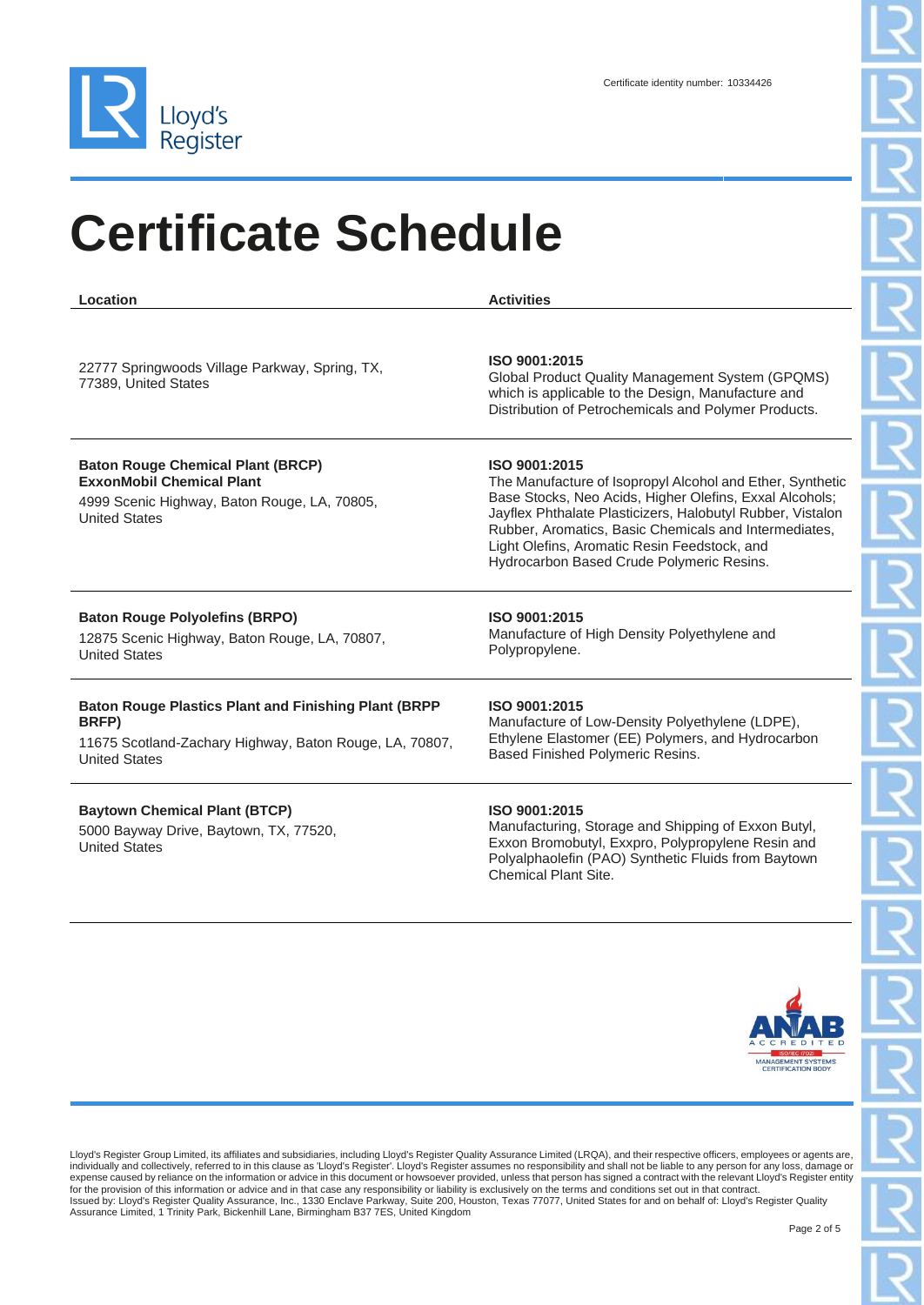

| Location                                                                                                                                                 | <b>Activities</b>                                                                                                                                                                                                                            |
|----------------------------------------------------------------------------------------------------------------------------------------------------------|----------------------------------------------------------------------------------------------------------------------------------------------------------------------------------------------------------------------------------------------|
| <b>Beaumont Chemical Plant (BMCP) and Catalyst Products</b><br>2775 Gulf States Road, Beaumont, TX, 77074,<br><b>United States</b>                       | ISO 9001:2015<br>The Manufacture, Storage, and Shipping of Synthetics and<br>Catalyst Products.                                                                                                                                              |
| <b>ExxonMobil Chemical Pensacola Speciality Elastomers</b><br><b>Plant (PSEP)</b><br>604 Chemstrand Road, Cantonment, FL, 32533,<br><b>United States</b> | ISO 9001:2015<br>The Manufacture of Thermoplastic Vulcanizates (TPV's).                                                                                                                                                                      |
| ExxonMobil Petroleum & Chemical BVBA Antwerp Refinery<br>Polderdijkweg 3, 2030 Antwerp, Belgium                                                          | ISO 9001:2015<br>The Manufacture, Storage, Blending & Dispatch of<br>Hydrocarbon Fluids (HCF) against Published ExxonMobil<br>Specifications.                                                                                                |
| <b>ExxonMobil Chemical Belgium Meerhout Polymers Plant</b><br>(MPP)<br>Biezenhoed 2, B-2450 Meerhout, Belgium                                            | ISO 9001:2015<br>The Manufacture of Low-Density Polyethylene to<br>Established and Agreed Specifications.                                                                                                                                    |
| <b>ExxonMobil Chemical Belgium Antwerp Polymers Plant</b><br>(APP)<br>Canadastraat 20, Haven 1007, 2070 Zwijndrecht,<br><b>Belgium</b>                   | ISO 9001:2015<br>The Manufacture of Low Density Polyethylene and Its<br>Copolymers (Polymers are Produced to Either<br>Specifications which have Previously been Agreed with<br>Customers or to Specifications Published by the<br>Company). |
| ExxonMobil Quimica Ltda<br>Avenida Antonio Fadmin, 3000 - Bonfim, Paulinia, 13147-030,<br>Sao Paulo, Brazil                                              | ISO 9001:2015<br>Hydrogenated Aliphatic Fluids Manufacturing.                                                                                                                                                                                |



Lloyd's Register Group Limited, its affiliates and subsidiaries, including Lloyd's Register Quality Assurance Limited (LRQA), and their respective officers, employees or agents are,<br>individually and collectively, referred for the provision of this information or advice and in that case any responsibility or liability is exclusively on the terms and conditions set out in that contract.<br>Issued by: Lloyd's Register Quality Assurance, Inc., 133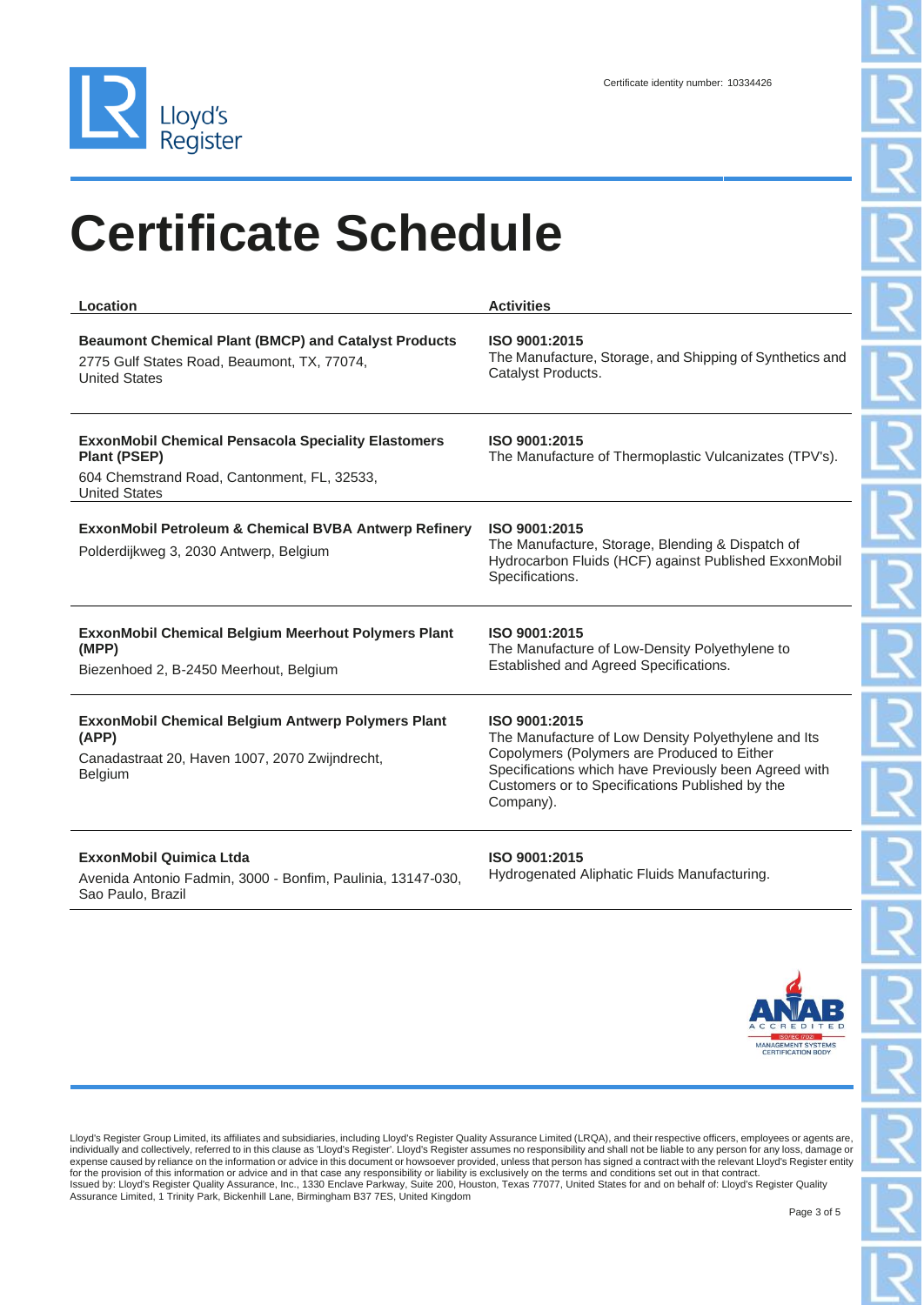

| Location                                                                                                                                               | <b>Activities</b>                                                                                                                                                                                                                                                                                                                                                                                                                                                                   |
|--------------------------------------------------------------------------------------------------------------------------------------------------------|-------------------------------------------------------------------------------------------------------------------------------------------------------------------------------------------------------------------------------------------------------------------------------------------------------------------------------------------------------------------------------------------------------------------------------------------------------------------------------------|
| Imperial Oil (IOL)<br>602 Christina Street South, Sarnia, N7T 7M5,<br>Canada                                                                           | ISO 9001:2015<br>Manufacture and Distribution of Polyethylene, Naphtha<br>Intermediates, Vinyl Intermediates and Aromatics.                                                                                                                                                                                                                                                                                                                                                         |
| ExxonMobil Chemical France Notre Dame de Gravenchon<br>(NDG)<br>Avenue du President Kennedy, Notre Dame de Gravenchon,<br>76330 Seine-Maritime, France | ISO 9001:2015<br>Basic Chemicals and Intermediates, Escorez, Additives,<br>Elastomers, Polyethylene. Manufacture and Internal<br>Transfer of Light Olefins and Heavy Olefins. Manufacture<br>Supply and Shipping of Resins. Manufacture and Supply<br>of Additives for Industrial or Engine Oils. Manufacture,<br>Supply and Shipping of Butyl and Ethylene-Propylene<br>Rubber. Manufacture and Supply of Isobutylene.<br>Manufacture, Supply and Shipping of Linear Polyethylene. |
| <b>ExxonMobil Chemical Central Europe GmbH</b><br><b>Chemically Modified Polymers Plant</b><br>Neusser Landstrasse 16, 50735 Koln, Germany             | ISO 9001:2015<br>Production and Distribution of Chemically Modified<br>Polymers as well as related Services.                                                                                                                                                                                                                                                                                                                                                                        |
| Rotterdam Plasticizers & Intermediates (RPI)<br><b>RPP Location</b><br>Welplaatweg 2, 3197 KS Botlek-Rotterdam,<br>The Netherlands                     | ISO 9001:2015<br>The Manufacture of Supply of C9, C10, C11 and C13<br>Phthalate Esters and Phthalic Anhydride.                                                                                                                                                                                                                                                                                                                                                                      |
| <b>Rotterdam Plant Intermediates (RPI)</b><br><b>ROP Location</b><br>Merwedeweg 21, Europort, 3198 LH Rotterdam,<br>The Netherlands                    | ISO 9001:2015<br>The Manufacture of Supply of Higher Alcohols in the<br>Range C8 to C11.                                                                                                                                                                                                                                                                                                                                                                                            |
|                                                                                                                                                        | <b>MANAGEMENT SYSTEMS</b><br><b>CERTIFICATION BODY</b>                                                                                                                                                                                                                                                                                                                                                                                                                              |

Lloyd's Register Group Limited, its affiliates and subsidiaries, including Lloyd's Register Quality Assurance Limited (LRQA), and their respective officers, employees or agents are,<br>individually and collectively, referred for the provision of this information or advice and in that case any responsibility or liability is exclusively on the terms and conditions set out in that contract.<br>Issued by: Lloyd's Register Quality Assurance, Inc., 133